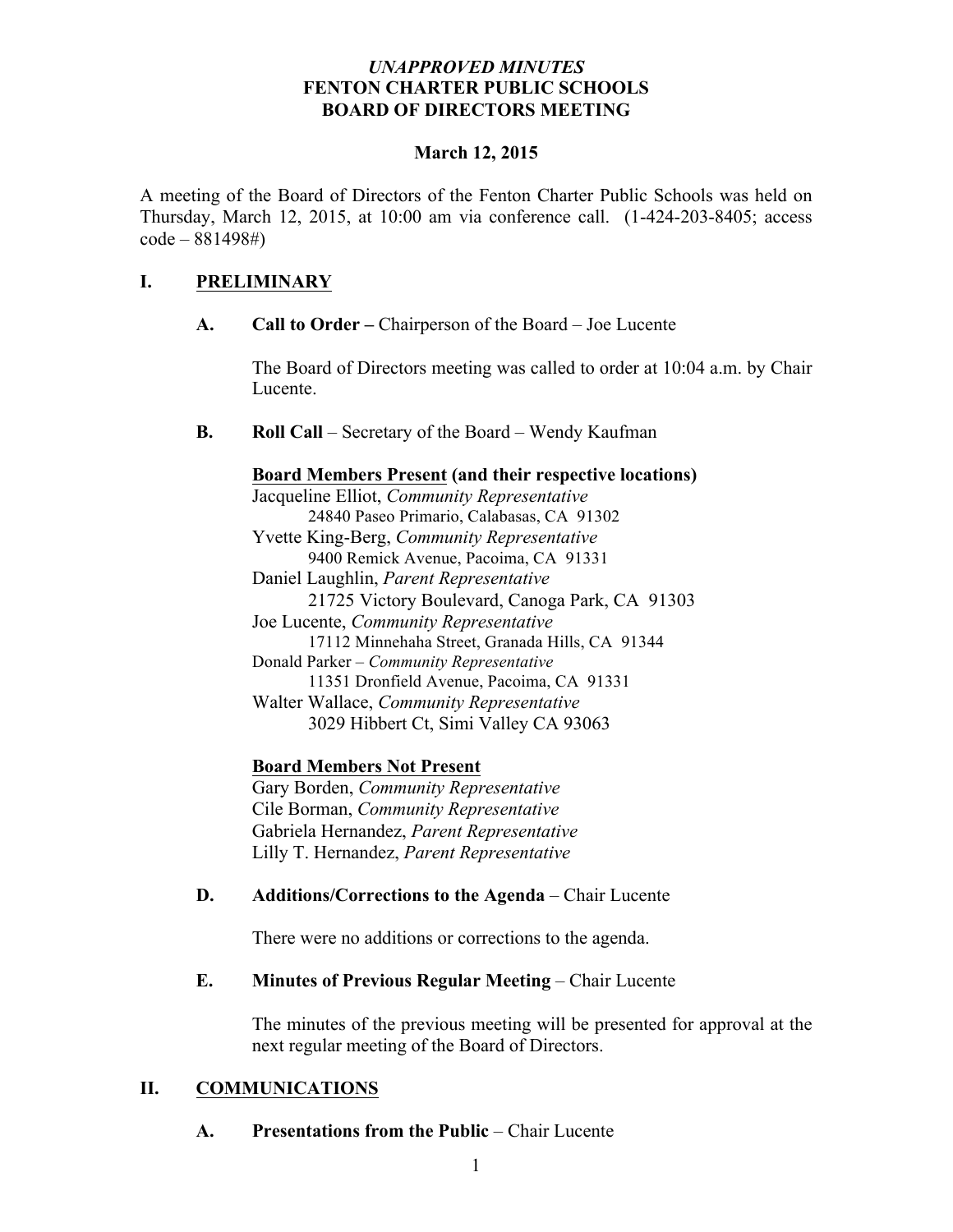There were no presentations from the public.

#### **B. Committee/Council Reports**

Committee/council reports will be presented at the next regular meeting of the Board of Directors.

## **C. Treasurer/CFO's Report**

The Treasurer/CFO's report will be presented at the next regular meeting of the Board of Directors.

#### **D. Directors' Reports**

The Directors' report will be presented at the next regular meeting of the Board of Directors.

## **E. Executive Director's Report**

The Executive Director's report will be presented at the next regular meeting of the Board of Directors.

## **III. CONSENT AGENDA ITEMS**

There were no items on the Consent Agenda.

# **IV. ITEMS SCHEDULED FOR ACTION**

## **A. Recommendation to approve equity contribution for loan to renovate 8926 Sunland Boulevard, Sun Valley site in preparation for opening of FCLS and STEM schools**

On **MOTION** of Donald Parker, **SECONDED** by Jacqueline Elliot and **CARRIED** by a vote of 6 (YES) and 0 (NO), the recommendation to approve the equity contribution for loan to renovate 8926 Sunland Boulevard, Sun Valley site in preparation for opening of FCLS and STEM schools was approved.

YES: Jacqueline Elliot, Yvette King-Berg, Daniel Laughlin, Joe Lucente, Donald Parker, Walter Wallace

NO:

# **B. Recommendation to approve the allocation of funds from FCPS general account to SMBCCS for facilities and technology expenditures**

On **MOTION** of Donald Parker, **SECONDED** by Yvette King-Berg and **CARRIED** by a vote of 6 (YES) and 0 (NO), the recommendation to